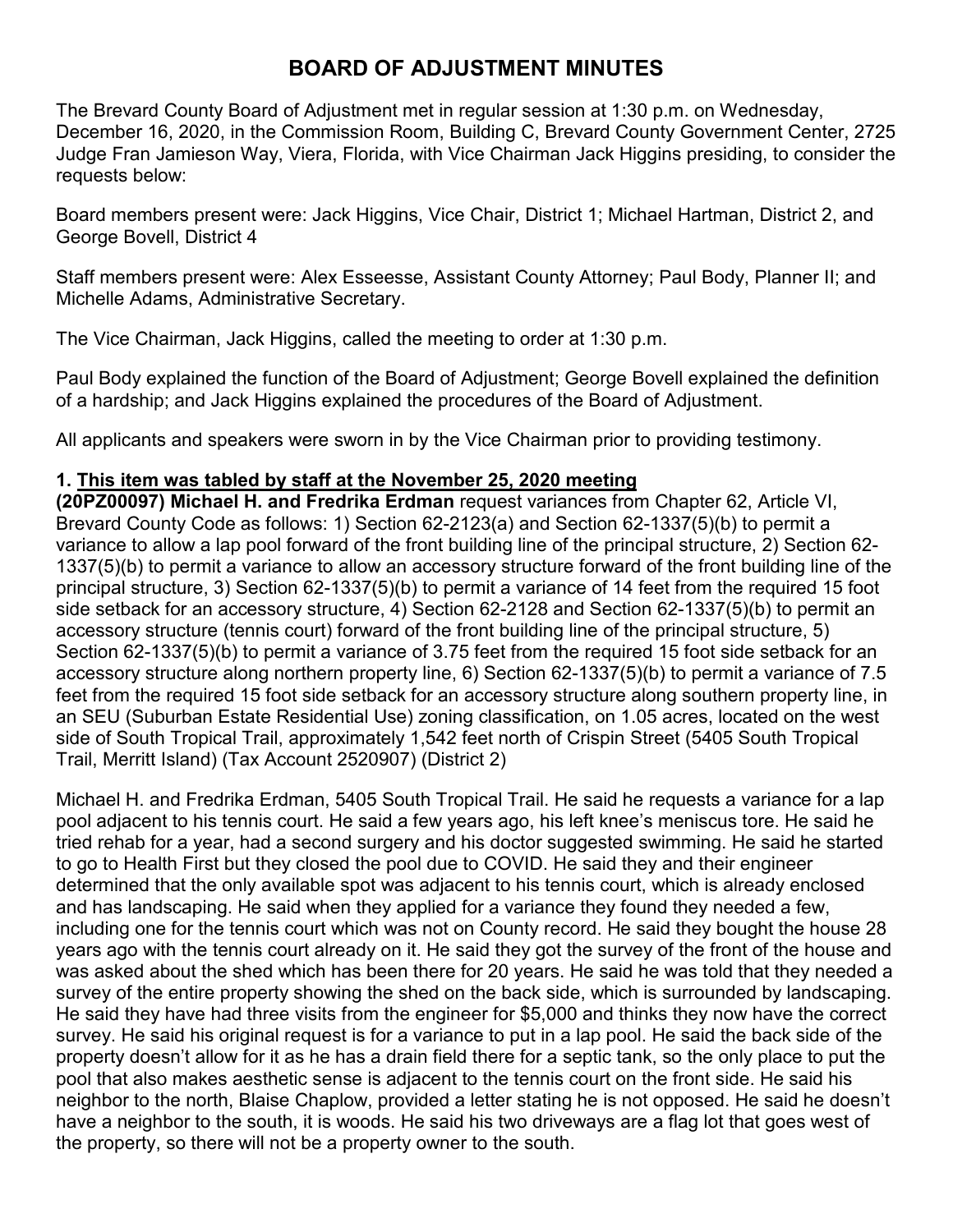Michael Hartman said he has lived on Merritt Island since 1997, drives past there, and has seen the tennis court there for over 20 years. He said he is very familiar with the property and agrees that the lap pool cannot be put in back. He said he walked the property and can verify what they are saying. He said all the other items that are violating the setbacks have been there for a long time. He explained that there is a lot of individuality in the houses in South Merritt Island; some people have things farther back and others, right up against the road. He said this makes the most sense of where to put this and will be making a motion to approve it. He said he had done extensive research.

George Bovell said that reading the package, it seemed like he was asking a lot, but after opening the survey, it all made sense.

Jack Higgins said he drove by but did not go in, took pictures and agreed, nothing can be seen but the basketball backboard. He said he does not see a problem. He read the following public comment letter from Blaise Chaplow to the Planning and Development Department. "To Whom it may concern, my name is Blaise Chaplow, I reside at 5399 South Tropical Trail, Merritt Island, Florida 32952. I have owned my home for approximately 18 years. My neighbors to my south, Michael and Fredrika Erdman have informed me they want to install a lap pool adjacent to their tennis court. I am not opposed to this request. I believe it will go along with the rest of this South Merritt Island estate home and probably raise the value of all the homes in the area." He stated that the letter was notarized.

Alex Essesse recommended that the homeowner be shown the pictures to confirm it is his property.

Michael Erdman confirmed that it was. (Board member exhibits and Public Comment letter can be found in file 20PZ00097, located in the Planning Development Department.) He said his request is for the approval of the variance and approval of the other variance to clean up the issue with the two sheds and with the tennis court that has been there for 30 years.

No Public Comment.

Motion by Michael Hartman, seconded by George Bovell to approve the variances as depicted on the plot plan submitted by the applicants. The vote was unanimous.

#### **2. (20PZ00100) Jason Gilstrap and Rochelle Gilman (Loseke)**

Request a variance from Chapter 62, Article VI, Brevard County Code, Section 62-2118(d)(3) to permit a variance of 0.6 feet over the 16 foot projection (20% of the canal width) allowed for a boat lift, in an RU-1-11 (Single Family Residential) zoning classification, on 0.19 acres, located on the north side of Berkeley Street, 80 feet east of South Patrick Drive (389 Berkeley Street, Satellite Beach) (Tax Account 2608701) (District 4)

Greg Loseke, 9 Southern Trace Boulevard, Ormand Beach. He said he installed a boat lift at Berkley Street and after the installation, a survey showed it was 0.06 feet over the limit and is here for that variance.

George Bovell said what he is asking for is very minor; it's a mistake that can be easily made. He does not have a problem with approving the variance.

No Public Comment.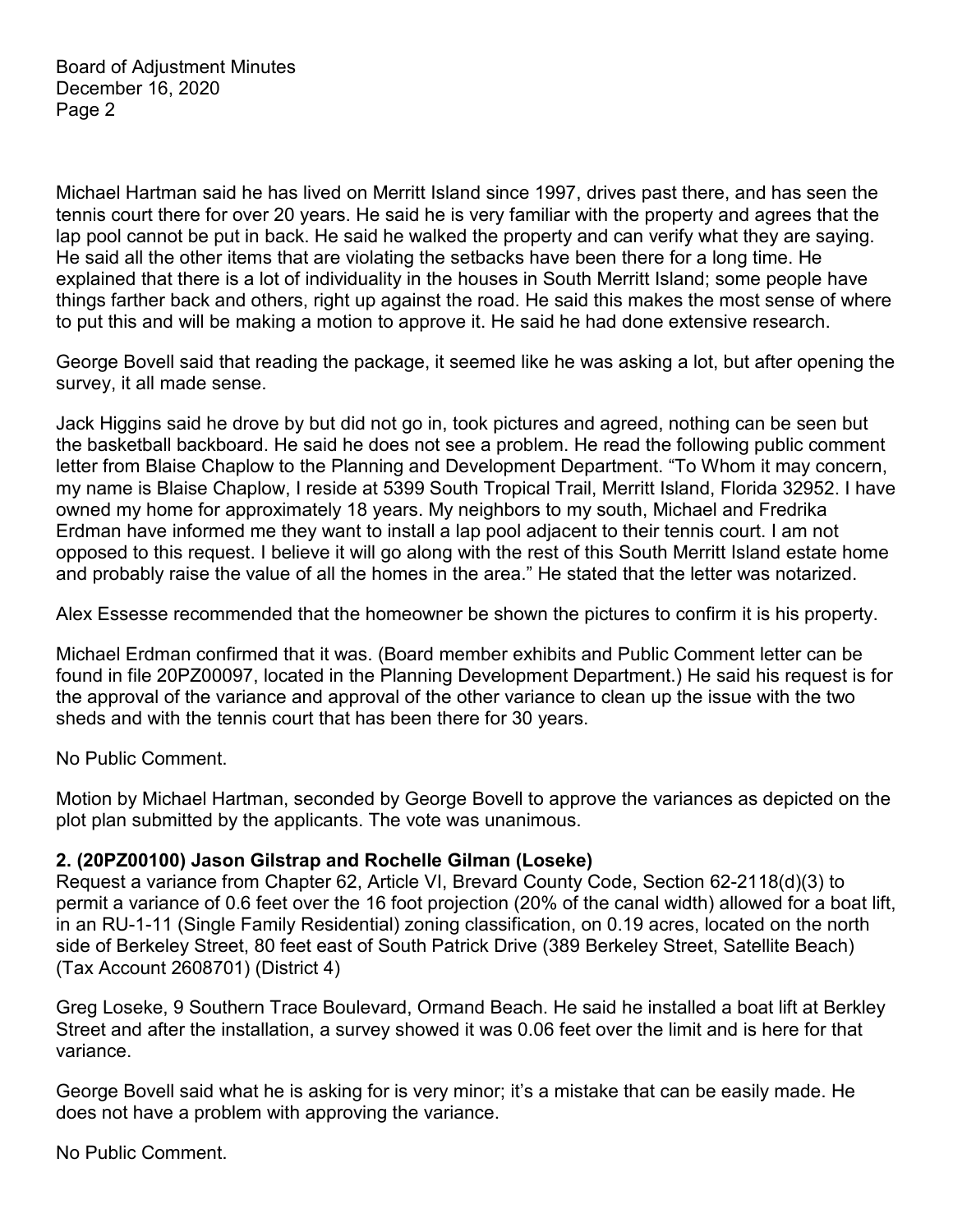Board of Adjustment Minutes December 16, 2020 Page 3

Motion by George Bovell, seconded by Michael Hartman to approve the variance as depicted on the survey provided by the applicants. The vote was unanimous.

#### **3. This item has been tabled by staff to the January 20, 2021 meeting**

**(20PZ00103) Michael and Brandi Noyes** request a variance from Chapter 62, Article VI, Brevard County Code, Section 62-2100.5(1)(d) to permit a variance of 504.5 square feet over the 736.5 square feet (50% of the living area of the principal structure) allowed for an accessory structure, in an RU-1-7 (Single Family Residential) zoning classification, on .48 acres, located on the southwest corner of Friendly Street and Oakwood Avenue (5605 Friendly Street, Cocoa) (Tax Account 2304910) (District 1)

Motion by Michael Hartman, seconded by George Bovell to table to the January 20, 2020, Board of Adjustment meeting. The vote was unanimous.

### **4. (20PZ00104) Anthony Peri**

Requests variances from Chapter 62, Article VI, Brevard County Code as follows: 1) Section 62- 1339(5)(b) to permit a variance of 15 feet from the required 25 foot side street setback for an accessory structure, 2) Section 62-1339(5)(b) to permit a variance of 5 feet from the required 5 foot separation distance between structures, in an EU-2 (Estate Use Residential) zoning classification, on .28 acres, located on the southwest corner of the intersection of North Riverside Drive and Sand Pine Road (301 Sand Pine Road, Indialantic) (Tax Account 2716445) (District 5)

Anthony Peri, 301 Sand Pine Road, Indialantic. He said he would like to build a garage on the southeast part of his property. He said he cannot use his garage; he has a side drive but not enough property on the east side of his house and can't pull into his garage. He said he would like to put up a fence on the east side but found out from the survey that the new fence would take up a third of his one car driveway. He said he can't use his garage and would like to build a garage he can drive into.

Michael Hartman said the variances are not redlined on the survey, he sees where the garage is going to go. He asked what the 2<sup>nd</sup> variance was.

Paul Body said, the 2<sup>nd</sup> variance is to the 5-foot separation distance required between the accessory and primary structure.

George Bovell said it's not going to be connected.

Michael Hartman said he can understand, it looks like it would be tough to pull into the garage; especially with the pool pumps right there. He said he would have a hard time using the garage too and the location makes more sense.

George Bovell said, looking at the overhead, many other properties are tight in relation to the boundary and setback from the main road. He said it they approve this variance he does not see it significantly effecting the nature of the neighborhood and supports the variance.

Anthony Peri said if he is able to build it, he would make it look like it was built in 1972. He said he takes a lot of pride in his work and property; it would look like it was always there.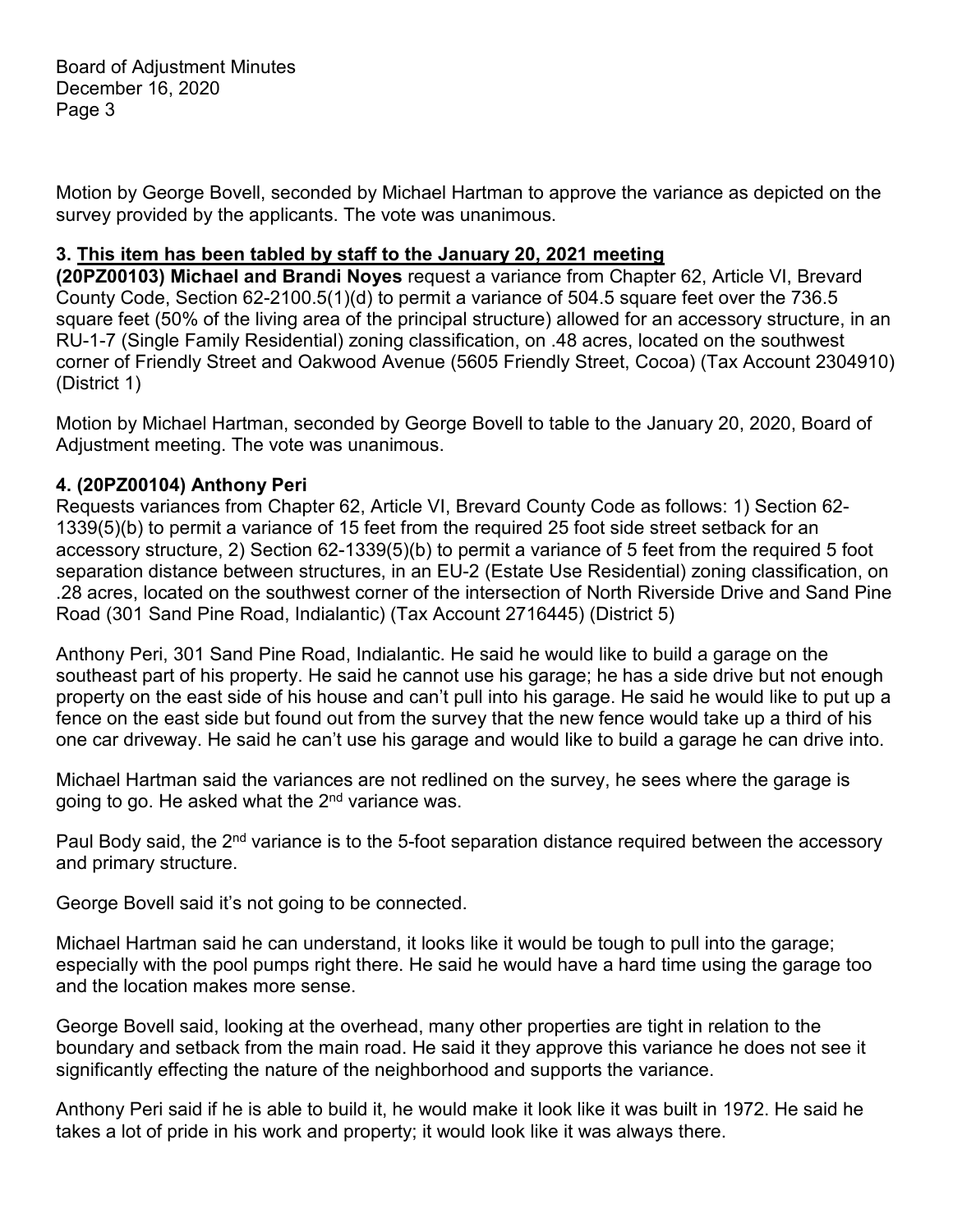No Public Comment.

Motion by Michael Hartman, seconded by George Bovell to approve the variances as depicted on the survey submitted by the applicant. The vote was unanimous.

#### **5. This item has been tabled to the January 20, 2021 meeting per applicant request.**

**(20PZ00105) Danuel R. and Judith G Hoskins (Kirschenbaum)** request a variance from Chapter 62, Article VI, Brevard County Code, Section 62-1336(4) to permit a variance of 0.17 acres from the one-acre minimum lot size required, in an RR-1 (Rural Residential) zoning classification, on 0.83 acres, located on the north side of Dairy Road, 372 feet west of North Carpenter Road (No assigned address, Titusville) (Tax Account 2107122) (District 1)

Motion by George Bovell, seconded by Michael Hartman to table to the January 20, 2020, Board of Adjustment meeting. The vote was unanimous.

## **6. (20PZ00106) Srinivas and Kamala Bukkapatnam**

Request a variance from Chapter 62, Article VI, Brevard County Code, Section 62-2109(c) to permit a variance of 2 feet over the 4-foot height limitation for a fence located within the front setback, in an SEU (Suburban Estate Residential Use) zoning classification, on 1.21 acres, located on the west side of South Tropical Trail, approximately 3,490 feet south of Tequesta Harbor Drive (6689 South Tropical Trail, Merritt Island) (Tax Account 2605845) (District 2)

Kamala Bukkapatnum, 6689 South Tropical Trail, Merritt Island. She said they have lived there for 20 years, having had issues for 3 or 4 years in their circular driveway. She said people drive thru it in the middle of the night, close to the master bedroom that is at the front. She said people fire BB guns in the air and throw trash; they lose sleep and are concerned about their safety at night. She said they would like to put in a 6-foot fence with gates that swing in as to not impede traffic; it would be open metal. She said they have a 4-foot wall now, that is not working as a deterrent. She said they have fruit trees and parents who are 90 and 96 and would like a fence to give them security and safety.

Michael Hartman said he drove to the property, probably have been driving past it for two decades. He said there has only been one variance for a 6-foot fence, but there are other 6-foot fences; it's not out of character for the neighborhood. He said it is hard to turn around down; he went past their house and the only way he could turn around was to pull into someone's driveway. He said he understands what is happening on their property. He said it will fit in with the neighborhood; there are a lot of walls, some have fences, others are open fences.

Jack Higgins said he drove down there too and took pictures of neighbors to the south and north. He said its well under what many are; there are 5- and 6-foot fences, some with trees behind them, others just stone. He said her neighbor to the north at 6689 Tropical Trail is a perfect example of why it would blend in. (Board member exhibits can be found in file 20PZ00106, located in the Planning Development Department.) He said what they currently have looks closer to 3.5 feet. He asked if they were going to put a picket on top.

Kamala Bukkapatnum said yes.

George Bovell said he is familiar with the area and will support it.